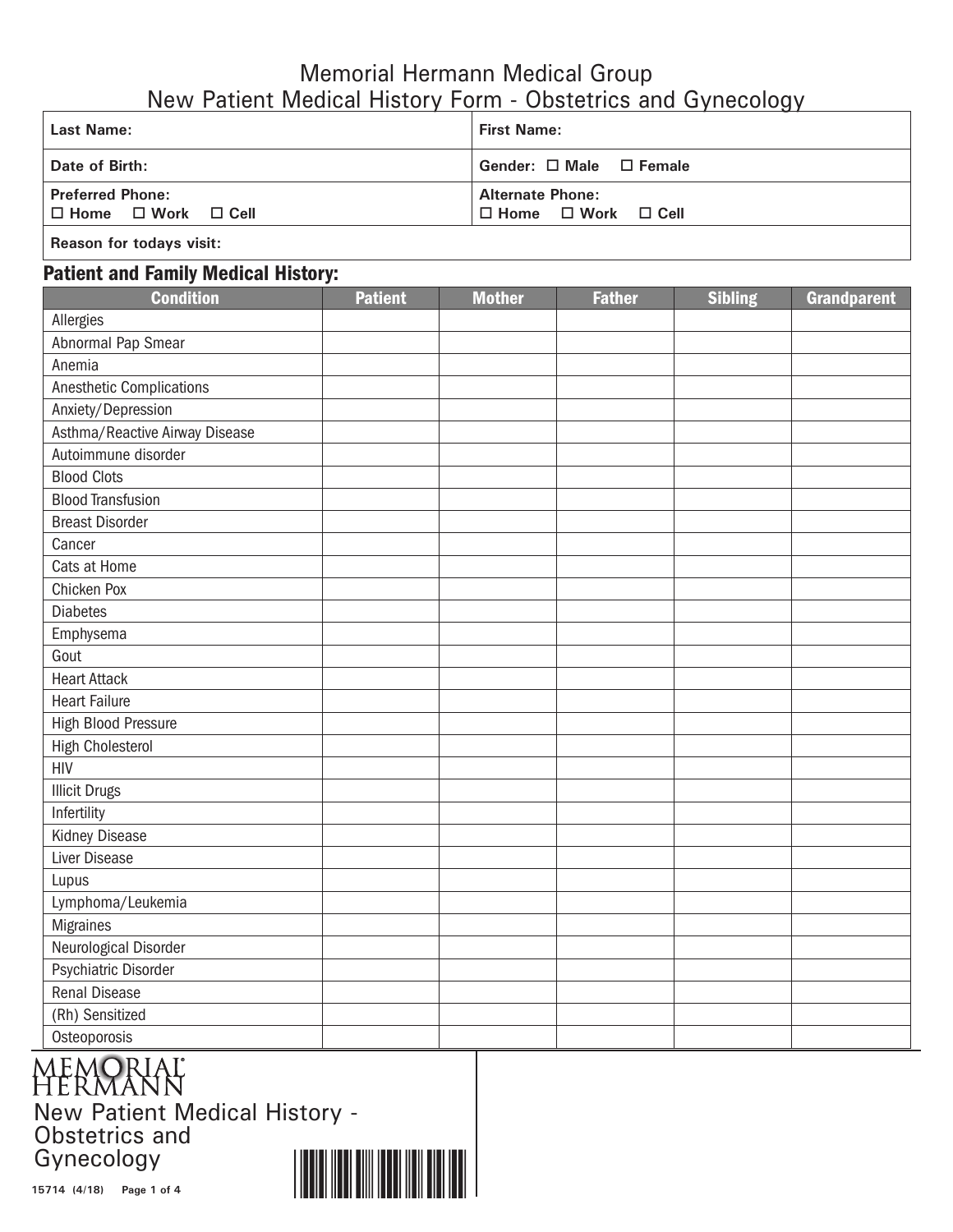## Memorial Hermann Medical Group New Patient Medical History Form - Obstetrics and Gynecology

| Patient Name:                                                                                                    |            |           |             |                  |                          |               | DOB:           |                    |
|------------------------------------------------------------------------------------------------------------------|------------|-----------|-------------|------------------|--------------------------|---------------|----------------|--------------------|
| <b>Condition</b>                                                                                                 |            |           |             | <b>Patient</b>   | <b>Mother</b>            | <b>Father</b> | <b>Sibling</b> | <b>Grandparent</b> |
| Reflux/Ulcers                                                                                                    |            |           |             |                  |                          |               |                |                    |
| <b>Seizures</b>                                                                                                  |            |           |             |                  |                          |               |                |                    |
| <b>Stroke</b>                                                                                                    |            |           |             |                  |                          |               |                |                    |
| Suicide                                                                                                          |            |           |             |                  |                          |               |                |                    |
| Tattoos (if yes, how many?)                                                                                      |            |           |             |                  |                          |               |                |                    |
| <b>Thyroid Disease</b>                                                                                           |            |           |             |                  |                          |               |                |                    |
| Trauma History                                                                                                   |            |           |             |                  |                          |               |                |                    |
| <b>Uterine Abnormalities</b>                                                                                     |            |           |             |                  |                          |               |                |                    |
| Varicosities/ DVT                                                                                                |            |           |             |                  |                          |               |                |                    |
| Other:                                                                                                           |            |           |             |                  |                          |               |                |                    |
|                                                                                                                  |            |           |             |                  |                          |               |                |                    |
|                                                                                                                  |            |           |             |                  |                          |               |                |                    |
|                                                                                                                  |            |           |             |                  |                          |               |                |                    |
|                                                                                                                  |            |           |             |                  |                          |               |                |                    |
|                                                                                                                  |            |           |             |                  |                          |               |                |                    |
|                                                                                                                  |            |           |             |                  |                          |               |                |                    |
| <b>Life Style:</b>                                                                                               | <b>Yes</b> | <b>No</b> | <b>Past</b> | <b>Frequency</b> |                          |               | <b>Type</b>    |                    |
| Tobacco                                                                                                          |            |           |             |                  |                          |               |                |                    |
| Alcohol                                                                                                          |            |           |             |                  |                          |               |                |                    |
| <b>Recreational Drugs</b>                                                                                        |            |           |             |                  |                          |               |                |                    |
| <b>Fxercise</b>                                                                                                  |            |           |             |                  |                          |               |                |                    |
|                                                                                                                  |            |           |             |                  |                          |               |                |                    |
|                                                                                                                  |            |           |             |                  | <b>Menstrual History</b> |               |                |                    |
|                                                                                                                  |            |           |             |                  |                          |               |                |                    |
| Are periods regular? □ Yes □ No Flow: □ Light □ Moderate □ Heavy How many heavy days? ______________             |            |           |             |                  |                          |               |                |                    |
| Have your periods changed? □ Yes □ No                                                                            |            |           |             |                  |                          |               |                |                    |
| Any pain with periods? $\Box$ Yes $\Box$ No Take medications for pain? $\Box$ Yes $\Box$ No                      |            |           |             |                  |                          |               |                |                    |
|                                                                                                                  |            |           |             |                  |                          |               |                |                    |
|                                                                                                                  |            |           |             |                  |                          |               |                |                    |
|                                                                                                                  |            |           |             |                  |                          |               |                |                    |
|                                                                                                                  |            |           |             |                  |                          |               |                |                    |
|                                                                                                                  |            |           |             |                  |                          |               |                |                    |
|                                                                                                                  |            |           |             |                  |                          |               |                |                    |
|                                                                                                                  |            |           |             |                  |                          |               |                |                    |
| Memoriaľ<br>Hermann<br>New Patient Medical History -<br>Obstetrics and<br>Gynecology<br>15714 (4/18) Page 2 of 4 |            |           |             |                  |                          |               |                |                    |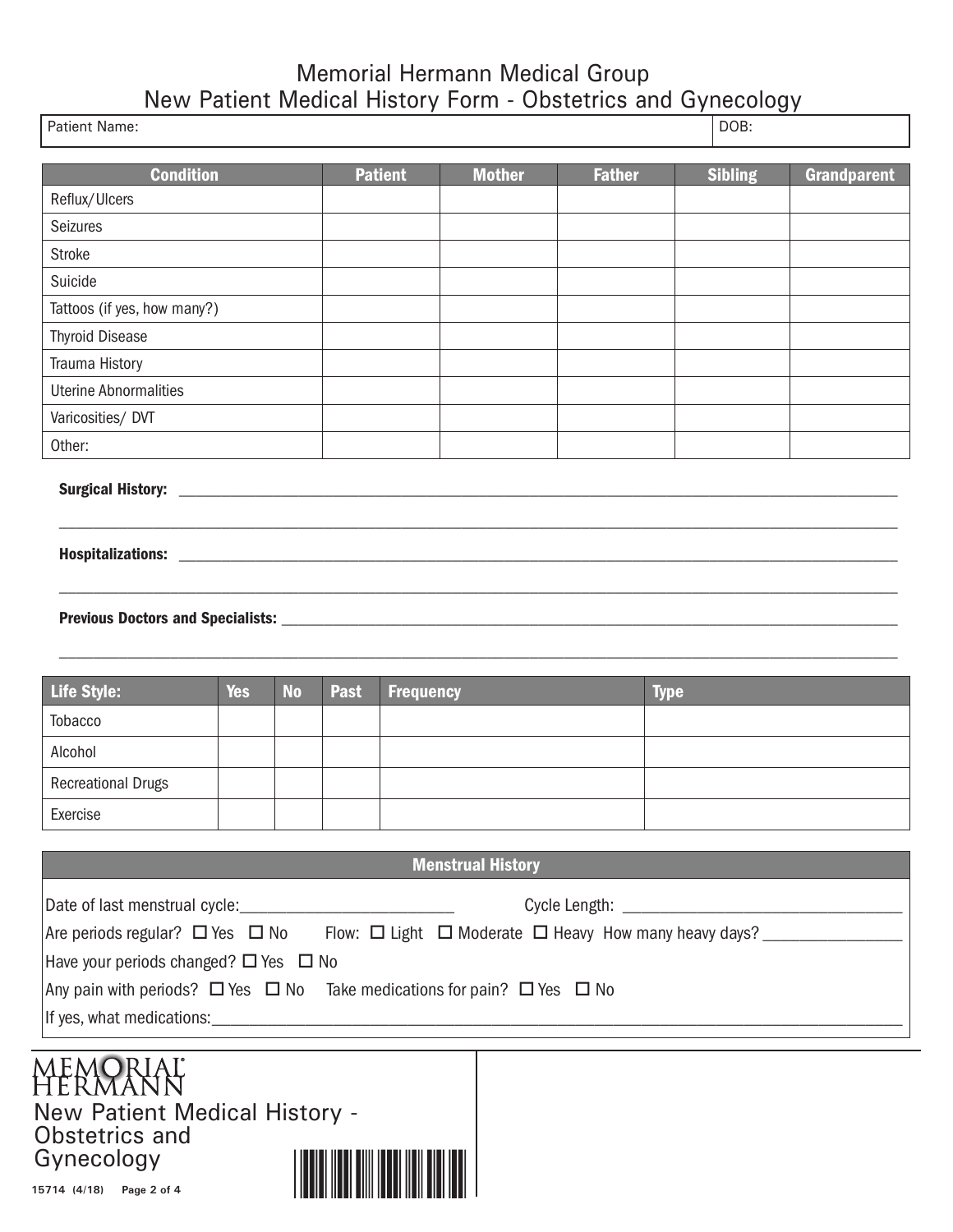## Memorial Hermann Medical Group New Patient Medical History Form - Obstetrics and Gynecology

| Patient Name:  |                                |  |                            |                                                                          |              | DOB:                               |  |                       |                        |                 |  |                      |                                |  |
|----------------|--------------------------------|--|----------------------------|--------------------------------------------------------------------------|--------------|------------------------------------|--|-----------------------|------------------------|-----------------|--|----------------------|--------------------------------|--|
|                | <b>Obstetrical History</b>     |  |                            |                                                                          |              |                                    |  |                       |                        |                 |  |                      |                                |  |
|                |                                |  | Number                     |                                                                          |              |                                    |  | Number                |                        |                 |  |                      | Number                         |  |
|                | Pregnancies                    |  |                            |                                                                          | Live Births  |                                    |  |                       |                        | Abortions       |  |                      |                                |  |
|                | Preterm Births                 |  |                            |                                                                          | Miscarriages |                                    |  |                       |                        | Living children |  |                      |                                |  |
|                | Father's Name:                 |  |                            |                                                                          | Race:        |                                    |  |                       |                        | Ethnicity:      |  |                      |                                |  |
| NO.            | <b>Delivery</b><br><b>Date</b> |  | # Weeks<br><b>Pregnant</b> | Type and anesthesia<br>(vaginal, c-section,<br>miscarriage,<br>abortion) |              | <b>Hours</b><br>in<br><b>Labor</b> |  | <b>Place of birth</b> | <b>Birth</b><br>weight | <b>Gender</b>   |  | <b>Complications</b> | (during pregnancy or delivery) |  |
| 1              |                                |  |                            |                                                                          |              |                                    |  |                       |                        |                 |  |                      |                                |  |
| $\overline{2}$ |                                |  |                            |                                                                          |              |                                    |  |                       |                        |                 |  |                      |                                |  |
| 3              |                                |  |                            |                                                                          |              |                                    |  |                       |                        |                 |  |                      |                                |  |
| $\overline{4}$ |                                |  |                            |                                                                          |              |                                    |  |                       |                        |                 |  |                      |                                |  |
| 5              |                                |  |                            |                                                                          |              |                                    |  |                       |                        |                 |  |                      |                                |  |

| <b>Genetic &amp; Exposure Screenings</b> |                      |                                              |                      |                                                              |                      |  |  |  |
|------------------------------------------|----------------------|----------------------------------------------|----------------------|--------------------------------------------------------------|----------------------|--|--|--|
| Are you 35 or older?                     | $\Box$ Yes $\Box$ No | Autism                                       | $\Box$ Yes $\Box$ No | Patient or partner has<br>history of Genital Herpes          | $\Box$ Yes $\Box$ No |  |  |  |
| Neural Tube defect                       | $\Box$ Yes $\Box$ No | <b>Mental Retardation</b>                    | $\Box$ Yes $\Box$ No | Exposure to TB                                               | $\Box$ Yes $\Box$ No |  |  |  |
| Trisomy 21                               | $\Box$ Yes $\Box$ No | <b>Muscular Dystrophy</b>                    | $\Box$ Yes $\Box$ No | Rash or viral illness since<br>last period                   | $\Box$ Yes $\Box$ No |  |  |  |
| Congenital heart<br>defect               | $\Box$ Yes $\Box$ No | Sickle Cell Disease or trait                 | $\Box$ Yes $\Box$ No | History of any Sexually<br><b>Transmitted Susceptibility</b> | $\Box$ Yes $\Box$ No |  |  |  |
| <b>Cystic Fibrosis</b>                   | $\Box$ Yes $\Box$ No | Inherited Genetic<br>Chromosomal Disorder    | $\Box$ Yes $\Box$ No | Possible Varicella<br>Susceptibility                         | $\Box$ Yes $\Box$ No |  |  |  |
| Tay-Sachs                                | $\Box$ Yes $\Box$ No | <b>Maternal Metabolic</b><br><b>Disorder</b> | $\Box$ Yes $\Box$ No | Other exposure or history<br>of infection                    | $\Box$ Yes $\Box$ No |  |  |  |
| Thalassemia                              | $\Box$ Yes $\Box$ No | Recurrent pregnancy loss<br>or still birth   | $\Box$ Yes $\Box$ No | <b>Other Genetic Screening</b>                               | $\Box$ Yes $\Box$ No |  |  |  |
| Canavan Syndrome                         | $\Box$ Yes $\Box$ No | Huntington's Chorea                          | $\Box$ Yes $\Box$ No | Partner with history of HIV                                  | $\Box$ Yes $\Box$ No |  |  |  |
| Hemophilia                               | $\Box$ Yes $\Box$ No | <b>Other Birth Defects</b>                   | $\Box$ Yes $\Box$ No |                                                              |                      |  |  |  |



6